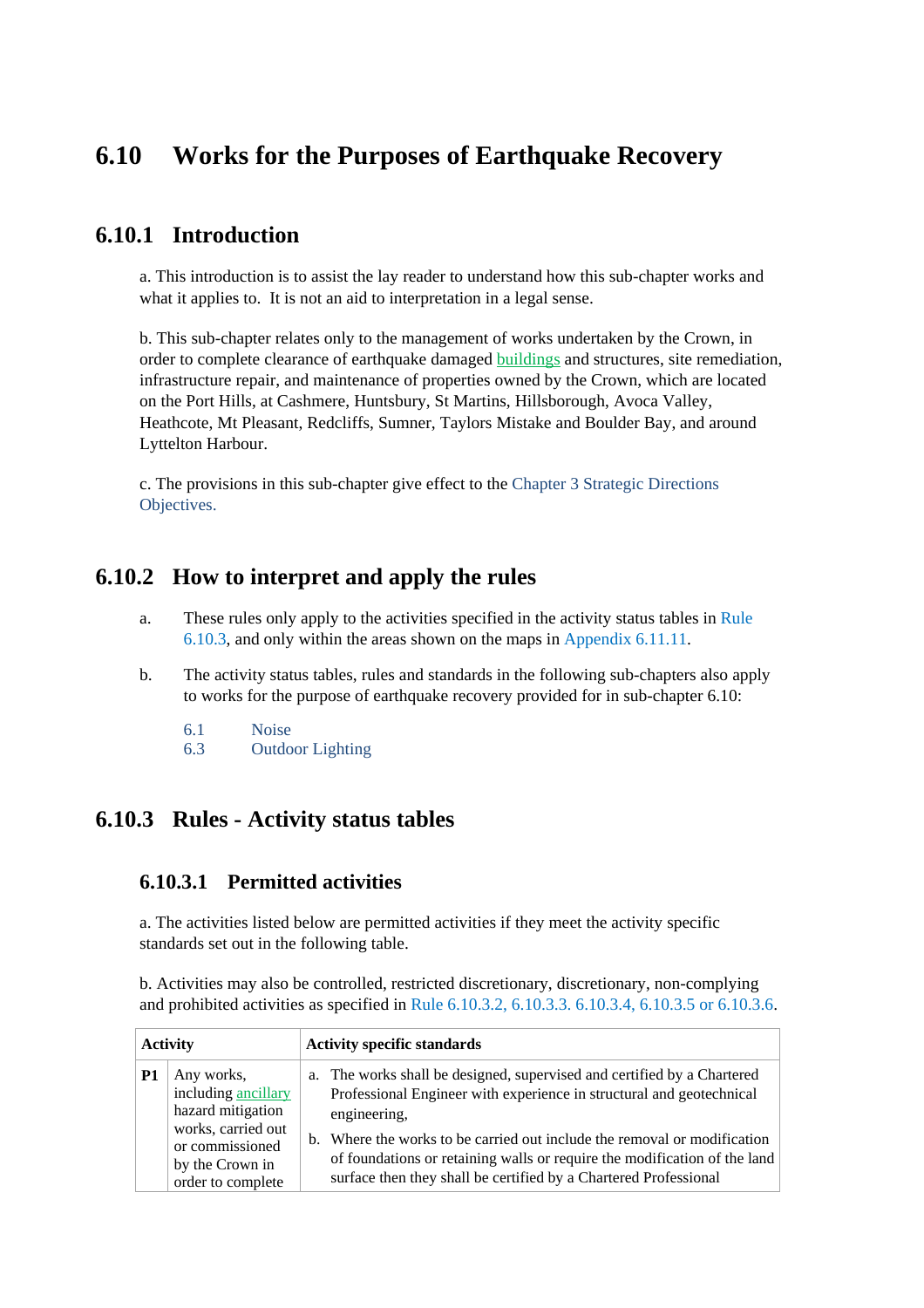| <b>Activity</b>                                                                                        | <b>Activity specific standards</b>                                                                                                                                                                                                                                                                                                                                                                                                                                                                         |  |  |
|--------------------------------------------------------------------------------------------------------|------------------------------------------------------------------------------------------------------------------------------------------------------------------------------------------------------------------------------------------------------------------------------------------------------------------------------------------------------------------------------------------------------------------------------------------------------------------------------------------------------------|--|--|
| clearance of<br>earthquake                                                                             | Engineer with experience in geotechnical engineering, or a<br>Professional Engineering Geologist (IPENZ Registered).                                                                                                                                                                                                                                                                                                                                                                                       |  |  |
| damaged buildings<br>and structures, site<br>remediation,                                              | c. At least 7 working days prior to commencing any work on the site,<br>including preparatory works:                                                                                                                                                                                                                                                                                                                                                                                                       |  |  |
| infrastructure<br>repair, and<br>maintenance of<br>properties owned<br>by the Crown on<br>[22 February | i.<br>written notice shall be provided to the Council informing it of the<br>location of the works and the name and contact details of the<br>supervising engineer. This notice shall include a site-specific<br>work plan identifying potential hazards and how they will be<br>avoided, remedied or mitigated; and                                                                                                                                                                                       |  |  |
| 2017] and which<br>are located within<br>the mapped area<br>shown in<br>Appendix 6.11.11               | ii.<br>written notice shall be provided to any occupier of a residential<br>dwelling adjoining the site to inform them that the works will be<br>taking place, the expected duration of the works and provide<br>contact details of the site supervisor; and                                                                                                                                                                                                                                               |  |  |
|                                                                                                        | iii.<br>a sign shall be erected at the front of the property including the<br>name and contact details of the site supervisor.                                                                                                                                                                                                                                                                                                                                                                             |  |  |
|                                                                                                        | d. A statement of professional opinion completed by a Chartered<br>Professional Engineer with experience in structural and geotechnical<br>engineering, or a Professional Engineering Geologist (IPENZ<br>Registered) shall be provided to the Council within 3 months of the<br>works being completed to the effect that the works and land stability<br>will meet all applicable standards and requirements and be suitable for<br>its intended purpose. This shall include as-built plans of the works. |  |  |
|                                                                                                        | e. Works shall be commenced prior to December 2019 and shall be<br>completed by 1 July 2020.                                                                                                                                                                                                                                                                                                                                                                                                               |  |  |
|                                                                                                        | f.<br>Filling shall consist of clean fill.                                                                                                                                                                                                                                                                                                                                                                                                                                                                 |  |  |

# **6.10.3.2 Controlled activities**

There are no controlled activities.

# **6.10.3.3 Restricted discretionary activities**

There are no restricted discretionary activities.

#### **6.10.3.4 Discretionary activities**

There are no discretionary activities.

# **6.10.3.5 Non-complying activities**

a. The activities listed below are non-complying activities.